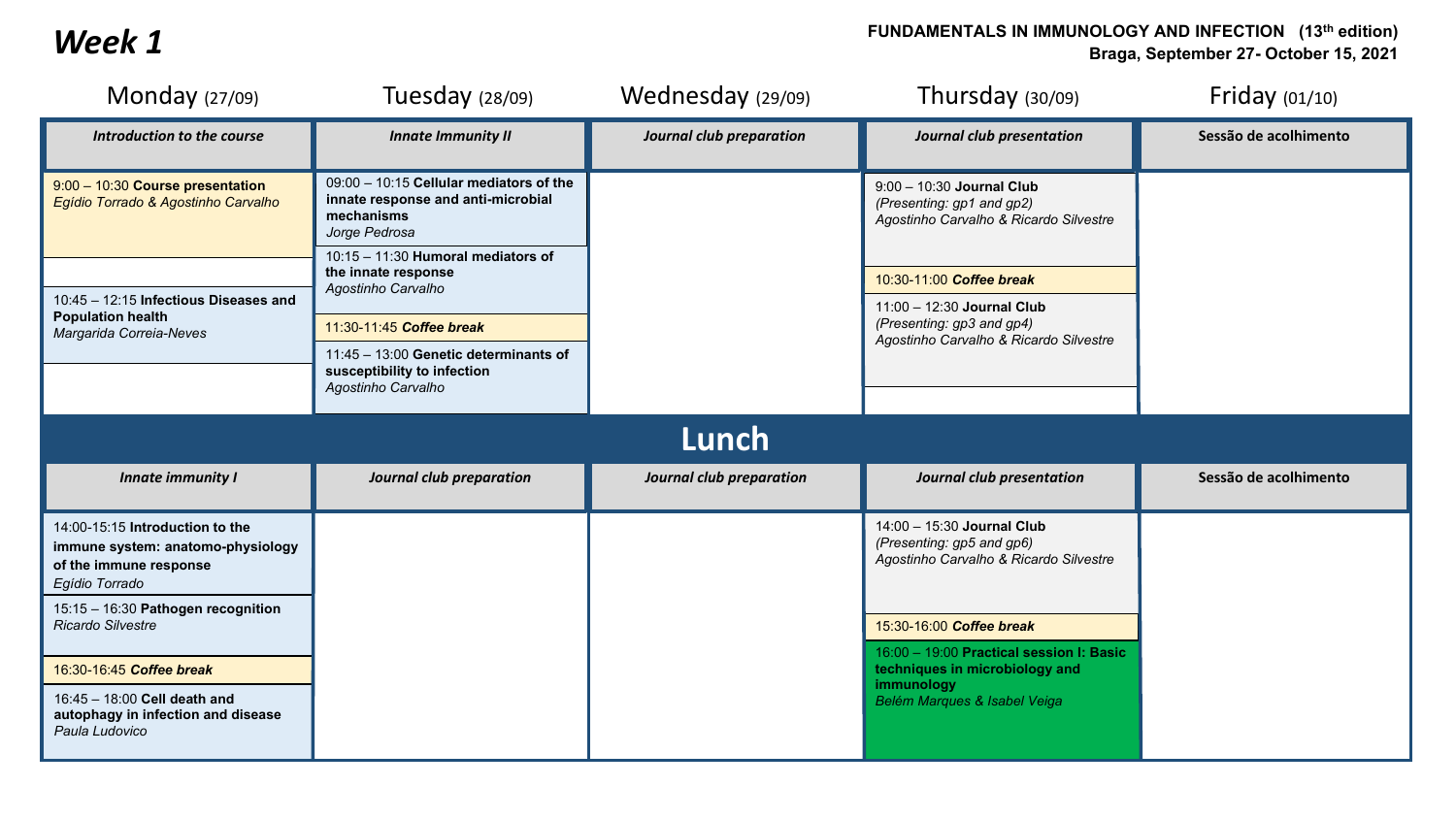## **FUNDAMENTALS IN IMMUNOLOGY AND INFECTION** (13<sup>th</sup> edition)<br>Braga, September 27- October 15, 2021 **Braga, September 27- October 15, 2021**

| Monday $(04/10)$                                                                                                                                                                                                                                                 | Tuesday $(05/10)$ | Wednesday (06/10)                                              | Thursday $(07/10)$                                                                                                                                                                                                                          | Friday $(08/10)$          |  |  |  |
|------------------------------------------------------------------------------------------------------------------------------------------------------------------------------------------------------------------------------------------------------------------|-------------------|----------------------------------------------------------------|---------------------------------------------------------------------------------------------------------------------------------------------------------------------------------------------------------------------------------------------|---------------------------|--|--|--|
| <b>Acquired immunity I</b>                                                                                                                                                                                                                                       | <b>Holiday</b>    | Journal club preparation                                       | Journal club presentation                                                                                                                                                                                                                   | Dia da Escola de Medicina |  |  |  |
| $10:15 - 11:30$ Methods and models in<br>immunology and infection<br>Egídio Torrado<br>11:30-11:45 Coffee break<br>11:45 - 13:00 The bridge between<br>innate and acquired immunity<br>Egídio Torrado                                                            |                   | 11:45 - 13:00 T and B cell ontogeny<br>Margarida Correia-Neves | 9:00 - 10:30 Journal Club<br>Presenting: gp6 and gp5)<br>Egídio Torrado & Alexandra Fraga<br>10:30-11:00 Coffee break<br>11:00 - 12:30 Journal Club<br>(Presenting: gp4 and gp3)<br>Egídio Torrado & Alexandra Fraga                        |                           |  |  |  |
| Lunch                                                                                                                                                                                                                                                            |                   |                                                                |                                                                                                                                                                                                                                             |                           |  |  |  |
| <b>Acquired immunity II</b>                                                                                                                                                                                                                                      | <b>Holiday</b>    | Journal club preparation                                       | Journal club presentation                                                                                                                                                                                                                   | Dia da Escola de Medicina |  |  |  |
| 14:00-15:15 Effector T cell and B cell<br>differentiation and response<br>Gil Castro & Egídio Torrado<br>15:15 - 16:30 Immunomodulation<br>Gil Castro & Egídio Torrado<br>16:30-16:45 Coffee break<br>16:45 - 18:00 Immunometabolism<br><b>Ricardo Silvestre</b> |                   |                                                                | 14:00 - 15:30 Journal Club<br>(Presenting: gp2 and gp1)<br>Egídio Torrado & Alexandra Fraga<br>15:30-16:00 Coffee break<br>16:00 - 19:00 Practical session II:<br>Kinetics of the inflammatory response<br>Alexandra Fraga & Egídio Torrado |                           |  |  |  |